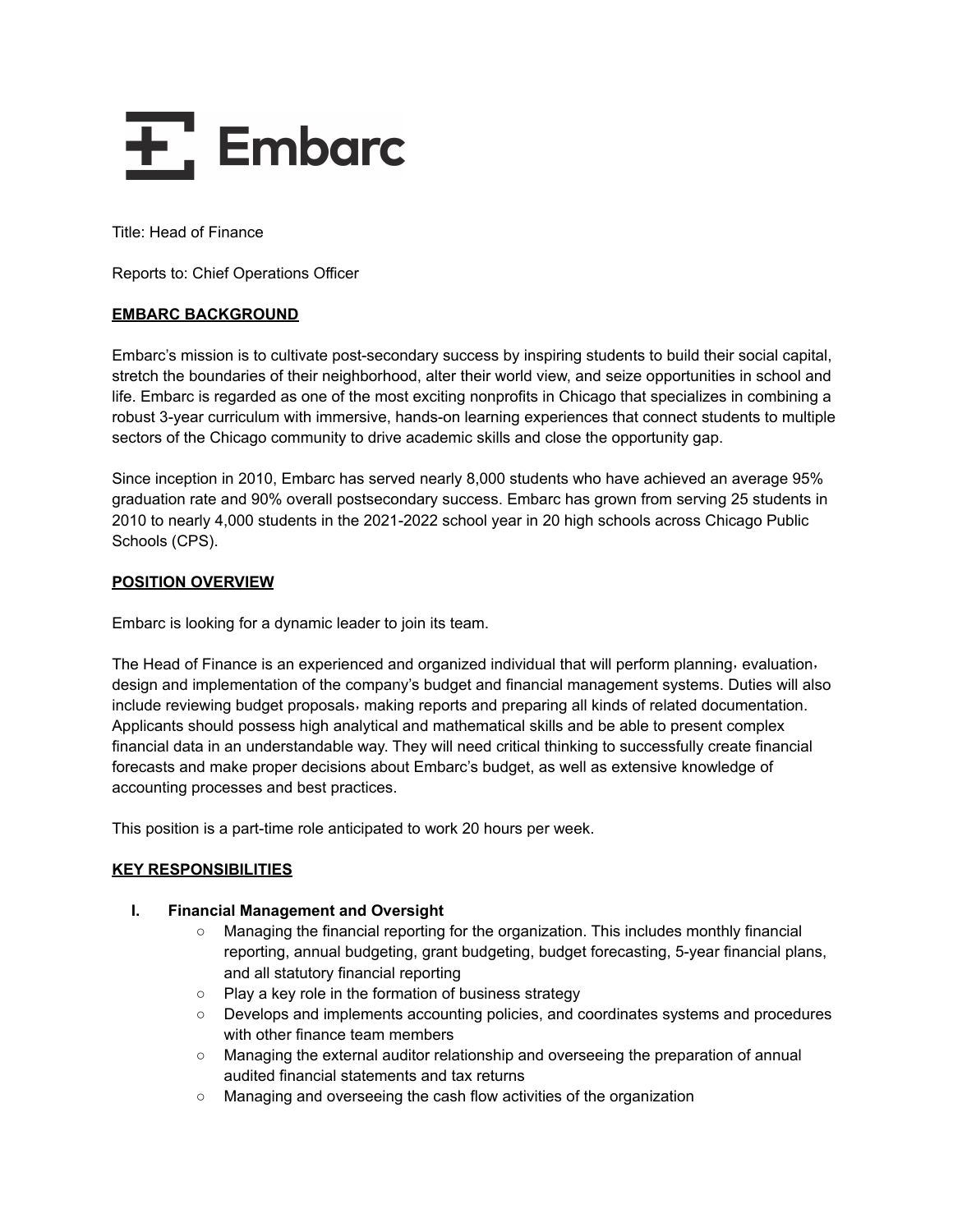- Ensuring that appropriate financial controls are put in place and compliance with accounting standards
- Managing and overseeing Embarc's banking and borrowing arrangements
- Overseeing Accounts Payable, Accounts Receivable, Tax, Payroll, Financial and Management accounting functions
- Develops and implements systems for financial risk management and mitigation
- Advising and implementing best practices to increase efficiency and reduce costs
- Maintains Embarc's system of accounts and keeps books, records of transactions and assets up to date
- Manages the monthly close process

# **SKILLS, EXPERIENCES, COMPETENCIES**

- Minimum 5 years working experience in Finance
- Excellent organizational skills and attention to detail
- Excellent time management and prioritization skills with a proven ability to meet deadlines
- Strong analytical and problem solving skills
- Ability to act with integrity, professionalism, and confidentiality
- In depth understanding of cash flow management, bank reconciliation and bookkeeping
- Hands-on experience with budgeting and risk management
- Excellent knowledge of data analysis and forecasting models
- Advanced computer software skills such as excel advanced tools and formulas, complex tables and charts and Quickbooks
- Solid analytical and decision making skills
- Accuracy and attention to detail
- Leadership abilities
- Up to date knowledge of financial regulations

# **TO APPLY**

Interested candidates should submit a resume and cover letter as a single .pdf to Anastacia Holden at [staciaholden@embarcchicago.org](mailto:staciaholden@embarcchicago.org) to be considered. Only candidates who are being moved forward to consideration should expect a personal reply from Embarc.

Embarc is an equal opportunity employer. Embarc evaluates applicants for employment on the basis of qualifications, merit, and work related criteria without regard to race, color, religion, sex, national or ethnic origin, age, sexual orientation, mental or physical disability, pregnancy, childbirth, medical condition, marital or familial status, family responsibilities, veteran status, personal appearance, political affiliation, matriculation, or any other characteristic protected by law. All applicants will receive consideration *for employment regardless of such status.*

Please note all offers of employment are subject to and contingent upon the successful completion of a background check.

## **Embarc Vaccination Policy**

Embarc requires all employees be fully vaccinated for Covid-19 by the official start date of employment.

## **APPLICATION PROCESS**

When applying for employment at Embarc, candidates should expect to participate the following process: